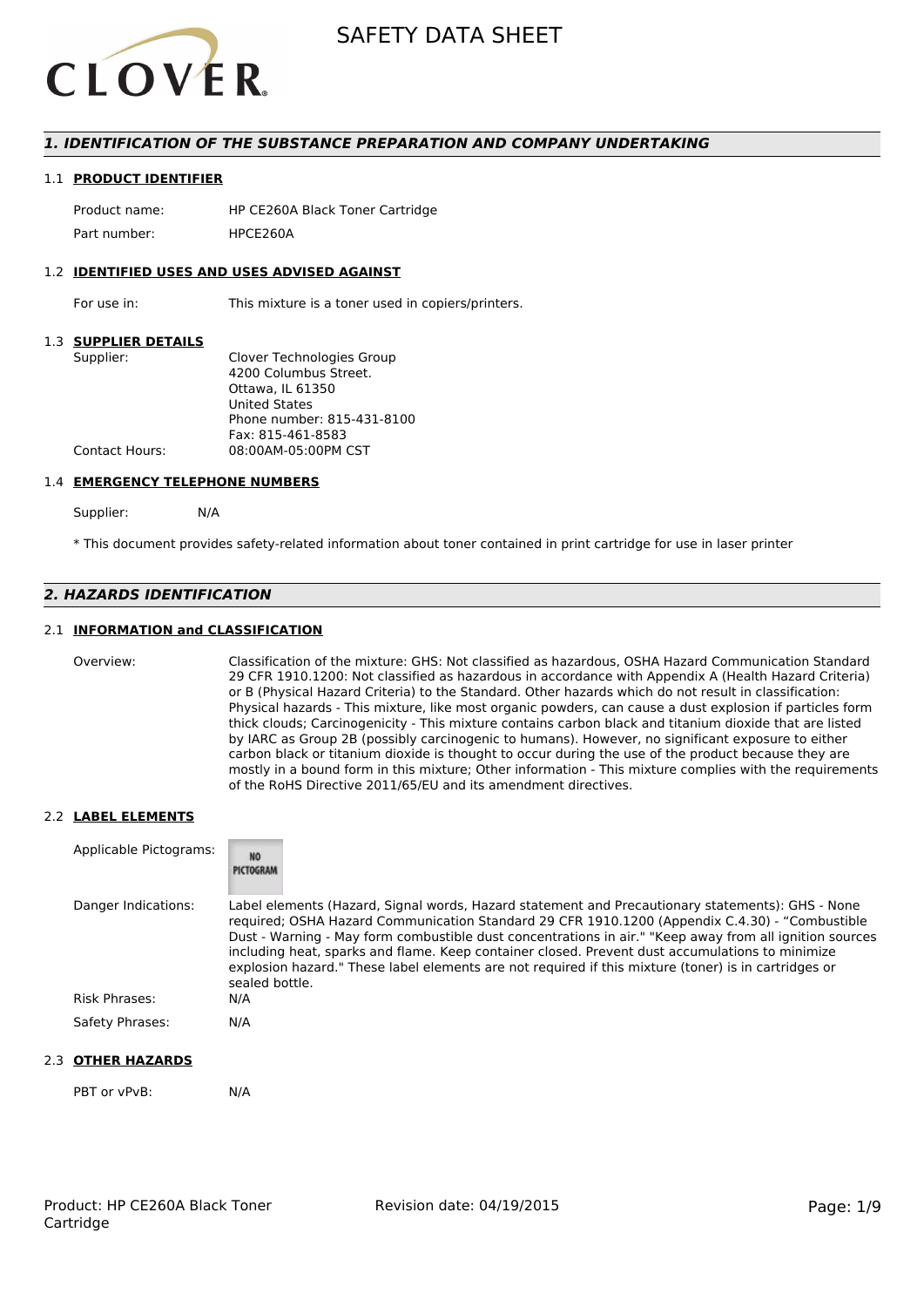# **CLOVER**

#### *3. COMPOSITION / INFORMATION ON INGREDIENTS*

| Ingredients                   | <b>CAS number</b>   | Weight % | <b>OSHA</b><br><b>PEL</b> | <b>ACGIH</b><br><b>TLV</b> | Other                                                                                                                                                                                                                                                                                                                                                                         |
|-------------------------------|---------------------|----------|---------------------------|----------------------------|-------------------------------------------------------------------------------------------------------------------------------------------------------------------------------------------------------------------------------------------------------------------------------------------------------------------------------------------------------------------------------|
| Styrene acrylate<br>copolymer | <b>TRADE SECRET</b> | 70-90    |                           |                            | TSCA listed/exempted: Yes                                                                                                                                                                                                                                                                                                                                                     |
| Wax                           | <b>TRADE SECRET</b> | $5 - 15$ |                           |                            | TSCA listed/exempted: Yes                                                                                                                                                                                                                                                                                                                                                     |
| Carbon black                  | 1333-86-4           | $3-10$   |                           |                            | TSCA listed/exempted: Yes                                                                                                                                                                                                                                                                                                                                                     |
| Amorphous silica              | 7631-86-9           | $<$ 5    |                           |                            | TSCA listed/exempted: Yes                                                                                                                                                                                                                                                                                                                                                     |
| Titanium dioxide              | 13463-67-7          | $<$ 1    |                           |                            | TSCA listed/exempted: Yes. Refer<br>to Section 8 for the exposure limits<br>and Section 11 for toxicological<br>information. All the substances in<br>this mixture are listed or exempted<br>in the inventory of TSCA (USA),<br>AICS (Australia), DSL (Canada),<br>IECSC (China), EINECS/ELINCS (EU),<br>ENCS (Japan), KECI (Korea), PICCS<br>(Philippines) and ECN (Taiwan). |

The Full Text for all R-Phrases are Displayed in Section 16

#### **COMPOSITION COMMENTS**

The Data Shown is in accordance with the latest Directives. This section provides composition information for the toner powder contained in specially designed container inside of the print cartridge.

#### *4. FIRST-AID MEASURES*

#### 4.1 **FIRST AID MEASURES**

#### 4.1.1 **FIRST AID INSTRUCTIONS BY RELEVANT ROUTES OF EXPOSURE**

| Inhalation:   | Provide fresh air immediately. If symptoms occur, seek medical advice.                                                                                |
|---------------|-------------------------------------------------------------------------------------------------------------------------------------------------------|
| Eye contact:  | Do not rub eyes. Immediately rinse with plenty of clean running water until particles are washed<br>out. If irritation persists, seek medical advice. |
| Skin contact: | Wash out particles with plenty of water and soap. If irritation develops, seek medical advice.                                                        |
| Ingestion:    | Clean mouth out with water. Drink several glasses of water. If sickness develops, seek medical<br>advice.                                             |

#### 4.1.2 **ADDITIONAL FIRST AID INFORMATION**

| Additional first aid information:     | N/A                                                                                                                                                                        |
|---------------------------------------|----------------------------------------------------------------------------------------------------------------------------------------------------------------------------|
| Immediate Medical Attention Required: | Immediate medical attention may be required in the unlikely event of extreme<br>inhalation, eye contact or unusual reaction due to physical idiosyncrasy of the<br>person. |

#### 4.2 **SYMPTOMS AND EFFECTS**

Acute Symptoms from Exposure: Eye contact: Irritation may occur by mechanical abrasion. Skin contact: Minimal skin irritation may occur. Inhalation: Slight irritation of respiratory tract may occur with exposure to large amount of toner dust. Ingestion: Ingestion is an unlikely route of entry under normal conditions of use. Delayed Symptoms from Exposure: N/A

#### 4.3 **IMMEDIATE SPECIAL TREATMENT OR EQUIPMENT REQUIRED**

N/A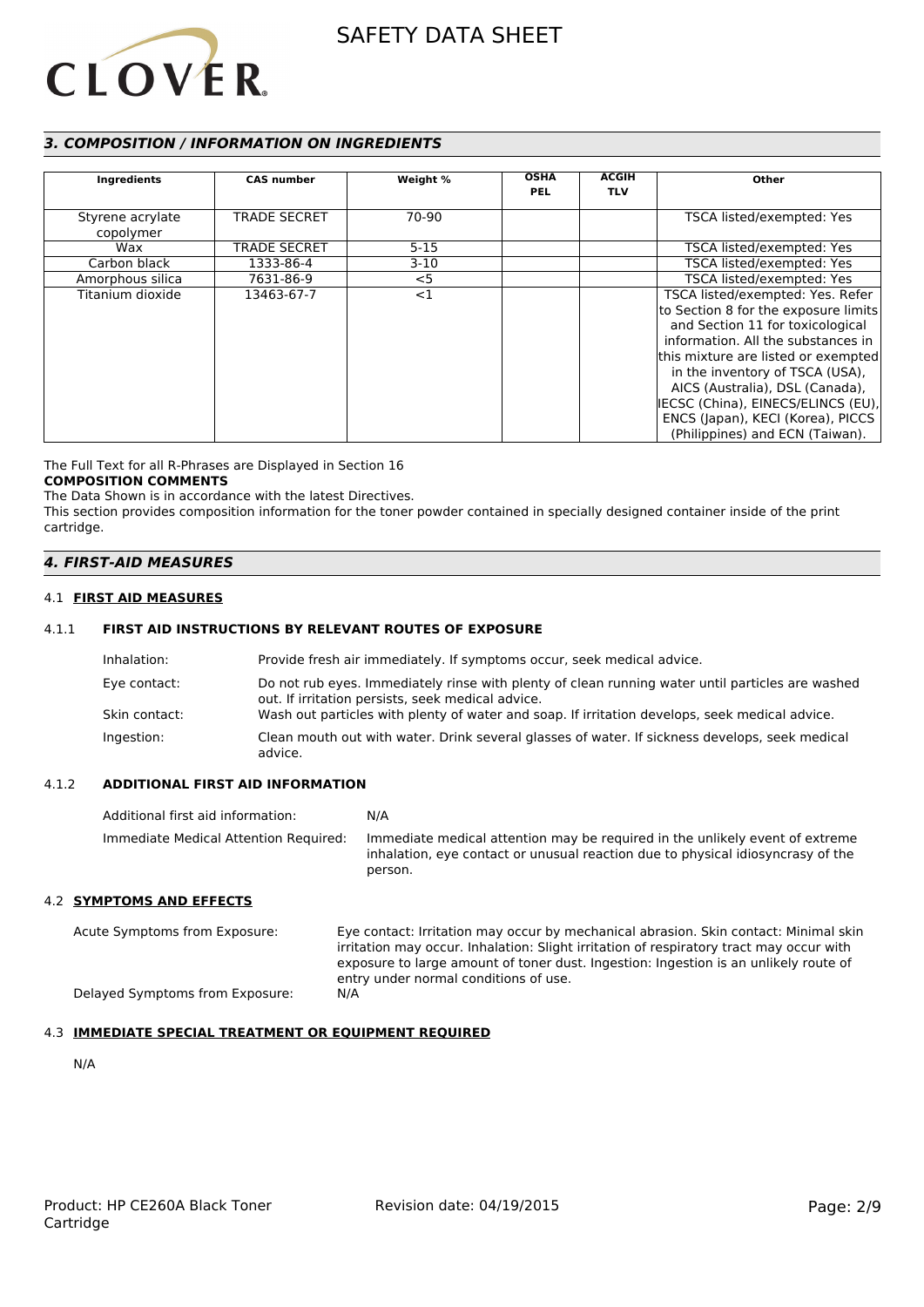

#### *5. FIRE-FIGHTING MEASURES*

#### 5.1 **EXTINGUISHING MEDIA**

| Recommended Extinguishing Media:    | Water, foam, dry chemical |
|-------------------------------------|---------------------------|
| Extinguishing Media Not to be Used: | None known.               |

#### 5.2 **SPECIAL HAZARD**

Unusual Fire/Explosion Hazards: Toner, like most organic powders, is capable of creating a dust explosion when particles form thick clouds in the presence of an ignition source. Carbon monoxide and carbon dioxide are hazardous resulting gases.

Extinguishing Media Not to be Used: N/A

#### 5.3 **ADVICE FOR FIRE FIGHTERS**

Avoid inhalation of smoke. Wear protective cloting an wear self-contained breathing apparatus

#### *6. ACCIDENTAL RELEASE MEASURES*

#### 6.1 **PERSONAL PRECAUTIONS, PROTECTIVE EQUIPMENT AND EMERGENCY PROCEDURES**

#### 6.1.1 **PRECAUTIONS FOR NON-EMERGENCY PERSONNEL**

Avoid dispersal of dust in the air. (Do not clear dust surfaces with compressed air.). Do not breathe dust.

#### 6.1.2 **ADDITIONAL FIRST AID INFORMATION**

N/A

#### 6.1.3 **PERSONAL PROTECTION**

Wear personal protective equipment as described in Section 8.

#### 6.2 **ENVIRONMENTAL PRECAUTIONS**

Regulatory Information: Keep product out of sewers and watercourses.

#### 6.3 **METHODS AND MATERIAL FOR CONTAINMENT AND CLEANUP**

Spill or Leak Cleanup Procedures: Eliminate sources of ignition including sparks and flammables. Nonsparking tools should be used. Shelter the released material (powder) from wind to avoid dust formation and scattering. Vacuum or sweep the material into a sealed container. If a vacuum cleaner is used, it must be dust explosion-proof. Dispose of the material in accordance with Federal/state/local requirements.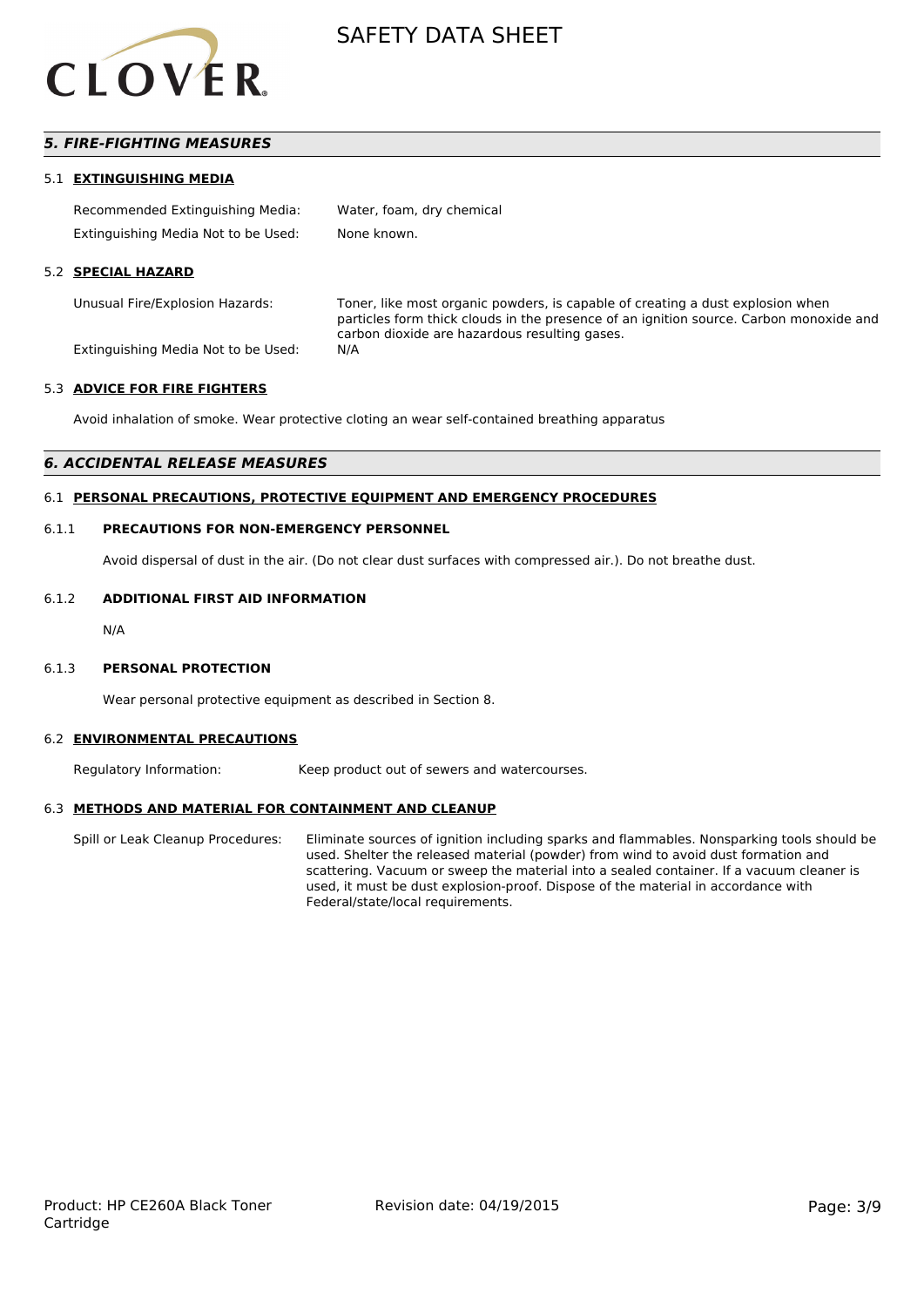

#### *7. HANDLING AND STORAGE*

#### 7.1 **PRECAUTIONS FOR SAFE HANDLING**

Recommendations for Handling: No special precautions when used as intended. Keep containers closed, avoid creating dust. Keep away from ignition sources. Advice on General Hygiene: Never eat, drink or smoke in work areas. Practice good personal hygiene after using this material, especially before eating, drinking, smoking, using the restroom, or applying cosmetics.

#### 7.2 **CONDITIONS FOR SAFE STORAGE**

Avoid high temperatures, >100°F/32°C

#### 7.3 **SPECIFIC END USES**

Printing devices

#### *8. EXPOSURE CONTROLS/PERSONAL PROTECTION*

#### 8.1 **CONTROL PARAMETERS**

The best protection is to enclose operations and/or provide local exhaust ventilation at the site of chemical release in order to maintain airborne concentrations of the product below OSHA PELs (See Section 2). Local exhaust ventilation is preferred because it prevents contaminant dispersion into the work area by controlling it at its source.

#### 8.2 **EXPOSURE CONTROLS**

#### **Respiratory protection:**

IMPROPER USE OF RESPIRATORS IS DANGEROUS. Seek professional advice prior to respirator selection and use. Follow OSHA respirator regulations (29 CFR 1910.134 and 1910.137) and, if necessary, wear a NIOSH approved respirator. Select respirator based on its suitability to provide adequate worker protection for given work conditions, levels of airborne contamination, and sufficient levels of oxygen.

#### **Eye/Face Protection:**

Contact lenses are not eye protective devices. Appropriate eye protection must be worn instead of, or in conjunction with contact lenses.

#### **Hand/Skin Protection:**

For emergency or non-routine operations (cleaning spills, reactor vessels, or storage tanks), wear an SCBA. WARNING! Air purifying respirators do not protect worker in oxygen deficient atmospheres.

#### **Additional Protection:**

N/A

#### **Protective Clothing and Equipment:**

Wear chemically protective gloves, boots, aprons, and gauntlets to prevent prolonged or repeated skin contact. Wear splashproof chemical goggles and face shield when working with liquid, unless full face piece respiratory protection is worn.

#### **Safety Stations:**

Make emergency eyewash stations, safety/quick-drench showers, and washing facilities available in work area.

#### **Contaminated Equipment:**

Separate contaminated work clothes from street clothes. Launder before reuse. Remove material from your shoes and clean personal protective equipment. Never take home contaminated clothing.

#### **Comments:**

Never eat, drink or smoke in work areas. Practice good personal hygiene after using this material, especially before eating, drinking, smoking, using the restroom, or applying cosmetics.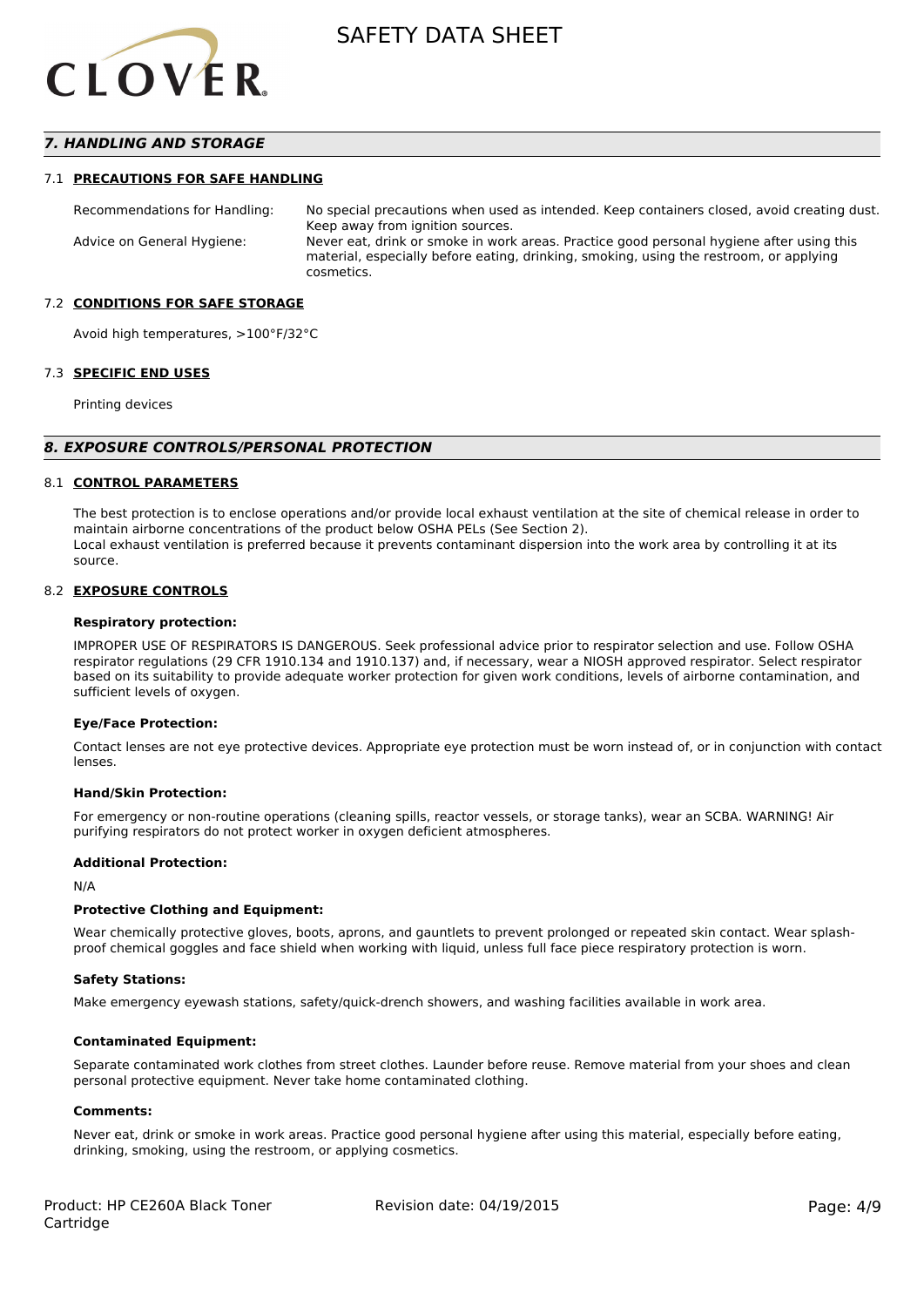

#### *9. PHYSICAL AND CHEMICAL PROPERTIES*

#### 9.1 **DETAIL INFORMATION**

| Physical state:            | APPEARANCE: Fine black powder |
|----------------------------|-------------------------------|
| Color:                     | Black                         |
| Odor:                      | None or slight plastic odor   |
| Odor threshold:            | N/A                           |
|                            |                               |
| Boiling point:             | N/A                           |
| Melting point:             | N/A                           |
| Flash point:               | N/A                           |
| Explosion limits:          | N/A                           |
| Relative density:          | $1.0 - 1.5$                   |
| Auto-ignition temperature: | N/A                           |
|                            |                               |

#### 9.2 **OTHER INFORMATION**

SOLUBILITY: Negligible in water. Partially soluble in some organic solvents such as toluene and tetrahydrofuran.

#### *10. CHEMICAL STABILITY AND REACTIVITY*

#### 10.1 **Reactivity:**

| <b>Reactivity Hazards:</b><br><b>Data on Mixture Substances:</b> | None<br>None                                                                                                   |
|------------------------------------------------------------------|----------------------------------------------------------------------------------------------------------------|
| 10.2 Chemical Stability:                                         | The product is stable. Under normal conditions of storage and use, hazardous<br>polymerisation will not occur. |
| 10.3 Hazardous Polymerization:                                   | Stable under conditions of normal use.                                                                         |
| 10.4 Conditions to Avoid:                                        | Keep away from heat, flame, sparks and other ignition sources.                                                 |
| 10.5 Incompatible Materials:                                     | Strong oxidising materials                                                                                     |
| 10.6 Hazardous Decomposition:                                    | Will not occur.                                                                                                |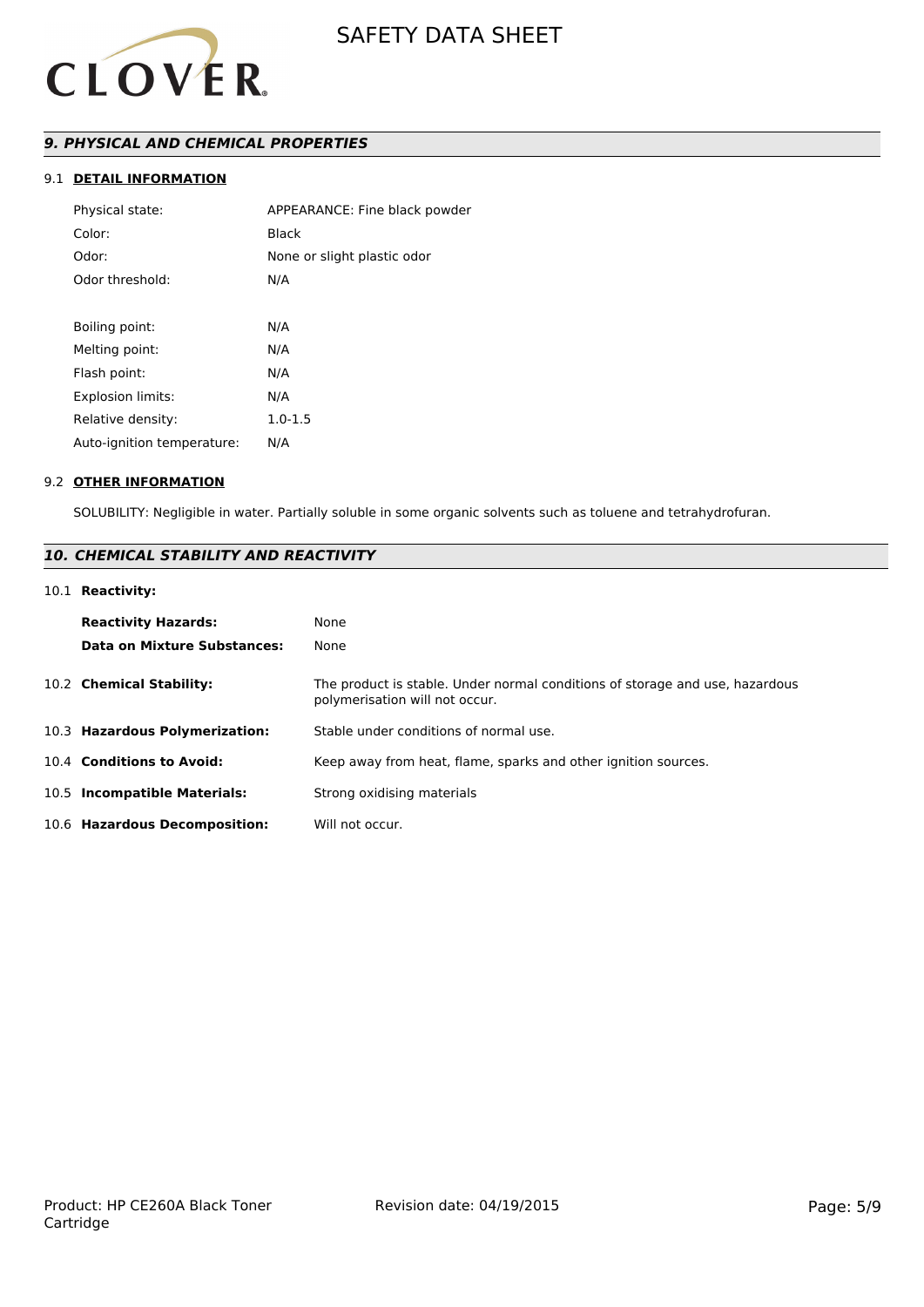

#### *11. INFORMATION ON TOXICOLOGICAL EFFECT*

| <b>Mixtures:</b>                                                                                                                                                      | According to our test results of this or similar mixture and the information provided by the<br>suppliers about the substances contained in this mixture, seriously damaging effect is not<br>expected when this mixture is treated in accordance with standard industrial practices and<br>Federal/state/local requirements. Refer to Section 2 for potential health effects and Section 4 for<br>first aid measures.                                                                                                                                                                                                                                                                                                                                                                                                                                                                                                                                                                                                                                                                                                                                                                                                                                                                                                             |
|-----------------------------------------------------------------------------------------------------------------------------------------------------------------------|------------------------------------------------------------------------------------------------------------------------------------------------------------------------------------------------------------------------------------------------------------------------------------------------------------------------------------------------------------------------------------------------------------------------------------------------------------------------------------------------------------------------------------------------------------------------------------------------------------------------------------------------------------------------------------------------------------------------------------------------------------------------------------------------------------------------------------------------------------------------------------------------------------------------------------------------------------------------------------------------------------------------------------------------------------------------------------------------------------------------------------------------------------------------------------------------------------------------------------------------------------------------------------------------------------------------------------|
| <b>Acute Toxicity:</b>                                                                                                                                                | Oral: LD50 rat > 5,000 mg/kg (OECD 425) (a similar product) Inhalation: LC50 rat > 5.36 mg/L<br>(OECD 403) (a similar product) Dermal: LD50 rat > 5,000 mg/kg (OECD 402) (a similar product)                                                                                                                                                                                                                                                                                                                                                                                                                                                                                                                                                                                                                                                                                                                                                                                                                                                                                                                                                                                                                                                                                                                                       |
| <b>Skin Corrosion/Irritation:</b>                                                                                                                                     | This mixture is classified as a nonirritant to the dermal tissue of rabbit. (OECD 404) (a similar<br>product)                                                                                                                                                                                                                                                                                                                                                                                                                                                                                                                                                                                                                                                                                                                                                                                                                                                                                                                                                                                                                                                                                                                                                                                                                      |
| <b>Serious Eye Damage:</b>                                                                                                                                            | This mixture is classified as a nonirritant to the ocular tissue of rabbit. (OECD 405) (a similar<br>product)                                                                                                                                                                                                                                                                                                                                                                                                                                                                                                                                                                                                                                                                                                                                                                                                                                                                                                                                                                                                                                                                                                                                                                                                                      |
| Inhalation:                                                                                                                                                           | N/A                                                                                                                                                                                                                                                                                                                                                                                                                                                                                                                                                                                                                                                                                                                                                                                                                                                                                                                                                                                                                                                                                                                                                                                                                                                                                                                                |
| <b>Sensitization:</b>                                                                                                                                                 | Respiratory Sensitization: No test data available. None of the substances in this mixture is<br>classified as a respiratory sensitizer. Skin sensitization: Skin sensitizing potential negative (guinea<br>pigs, Magnusson & Kligman's criteria) (OECD 406) (a similar product)                                                                                                                                                                                                                                                                                                                                                                                                                                                                                                                                                                                                                                                                                                                                                                                                                                                                                                                                                                                                                                                    |
| <b>Mutagenicity:</b><br><b>Carcinogenicity:</b>                                                                                                                       | Ames test (Salmonella typhimurium, Escherichia coli) negative. (a similar product)<br>No test data available. Carbon black is listed by IARC as a group 2B (possibly carcinogenic to<br>humans), but IARC monographs vol. 65 and 93 state that there is inadequate evidence in humans<br>for carcinogenicity of carbon black. Inhalation test of a toner for two years (Reference 1 - Test<br>Data) and studies by Muhle et al. (Reference 2 - Test Data) showed no significant carcinogenicity.<br>In addition IARC monograph vol. 93 states that no significant exposure to carbon black is thought<br>to occur during the use of products in which carbon black is bound to other materials, such as<br>rubber, printing ink or paint. Carbon black in this mixture is in a bound form. Titanium dioxide is<br>listed by IARC as Group 2B (possibly carcinogenic to humans); however, inhalation tests of<br>titanium dioxide by Mujhle et al. (Reference 2 - Test Data) showed no significant carcinogenicity.<br>Moreover, IARC monograph vol. 93 states that exposure levels are assumed to be lower in the user<br>industries, with the possible exception of workers who handle large quantities of titanium dioxide.<br>Titanium oxide in this mixture is within small quantity and mostly in a bound form. Therefore, no |
| <b>Reproductive Toxicity:</b><br><b>STOT - Single Exposure:</b><br><b>STOT - Multiple Exposure:</b>                                                                   | significant exposure to titanium dioxide is thought to occur during the use of the product.<br>No test data available. None of the substances in this mixture is classified for reproductive toxicity.<br>N/A<br>No test data available. Inhalation test of a toner for two years showed no significant                                                                                                                                                                                                                                                                                                                                                                                                                                                                                                                                                                                                                                                                                                                                                                                                                                                                                                                                                                                                                            |
|                                                                                                                                                                       | carcinogenicity. (Reference 1 - Test Data) In rats chronic exposure to toner concentrations 4<br>mg/m3 and over lead to an accumulation of particles in the lung as well as to persistent<br>inflammatory processes and slight to moderate fibrotic changes in the lungs of rats. In hamsters<br>these effects were only observed at significantly higher concentrations (> 20 mg/m3). The particle<br>accumulation in the lung tissue of the experimental animals is attributed to a damage and<br>overload of the lung clearance mechanisms and is called "lung overloading". This is not an effect<br>specific to toner dust but is generally observed when high concentrations of other, slightly soluble<br>dusts are inhaled. The lowest-observable-effect-level (LOEL) was 4 mg/m3 and the no-observable-<br>effect-level (NOEL) was 1 mg/m3 in rats. The NOEL was greater than 6 mg/m3 in hamsters.<br>(Reference 2 - Test Data) Toner concentration under the normal use of this product is estimated<br>less than 1 mg/m3.                                                                                                                                                                                                                                                                                               |
| Ingestion:                                                                                                                                                            | N/A                                                                                                                                                                                                                                                                                                                                                                                                                                                                                                                                                                                                                                                                                                                                                                                                                                                                                                                                                                                                                                                                                                                                                                                                                                                                                                                                |
| <b>Hazard Class Information:</b>                                                                                                                                      | N/A                                                                                                                                                                                                                                                                                                                                                                                                                                                                                                                                                                                                                                                                                                                                                                                                                                                                                                                                                                                                                                                                                                                                                                                                                                                                                                                                |
| <b>Mixture on Market Data:</b>                                                                                                                                        | N/A                                                                                                                                                                                                                                                                                                                                                                                                                                                                                                                                                                                                                                                                                                                                                                                                                                                                                                                                                                                                                                                                                                                                                                                                                                                                                                                                |
| Symptoms:                                                                                                                                                             | N/A                                                                                                                                                                                                                                                                                                                                                                                                                                                                                                                                                                                                                                                                                                                                                                                                                                                                                                                                                                                                                                                                                                                                                                                                                                                                                                                                |
| Delayed/Immediate Effects: N/A<br><b>Test Data on Mixture:</b>                                                                                                        | (Reference 1) "Negative Effect of Long-term Inhalation of Toner on Formation of<br>8-Hydroxydeoxyguanosine in DNA in the Lungs of Rats in Vivo", Yasuo Morimoto, et. Al., Inhalation<br>Toxicology, Vol. 17 (13) 749-753 (2005) (Reference 2) Studies by Muhle, Bellmann, Creutzenberg<br>et al. "Lung clearance and retention of toner, utilizing a tracer technique during chronic inhalation<br>exposure in rats." Fundam. Appl. Toxicol 17 (1991) p.300-313. "Lung clearance and retention of<br>toner, TiO2, and crystalline silica, utilizing a tracer technique during chronic inhalation exposure in<br>Syrian golden hamsters." Inhal. Toxicol. 10 (1998) p.731-751. "Subchronic inhalation study of<br>toner in rats." Inhal. Toxicol. 2 (1990) p.341-360. "Pulmonary response to toner upon chronic                                                                                                                                                                                                                                                                                                                                                                                                                                                                                                                     |
| <b>Not Meeting Classification:</b><br><b>Routes of Exposure:</b><br><b>Interactive Effects:</b><br><b>Absence of Specific Data:</b><br>Mixture vs Substance Data: N/A | inhalation exposure in rats." Fundam. Appl. Toxicol. 17 (1991) p.280-299 "Pulmonary response to<br>toner, TiO2 and crystalline silica upon chronic inhalation exposure in Syrian golden hamsters."<br>Inhal. Toxicol. 10 (1998) p.699-729.<br>N/A<br>N/A<br>N/A<br>N/A                                                                                                                                                                                                                                                                                                                                                                                                                                                                                                                                                                                                                                                                                                                                                                                                                                                                                                                                                                                                                                                             |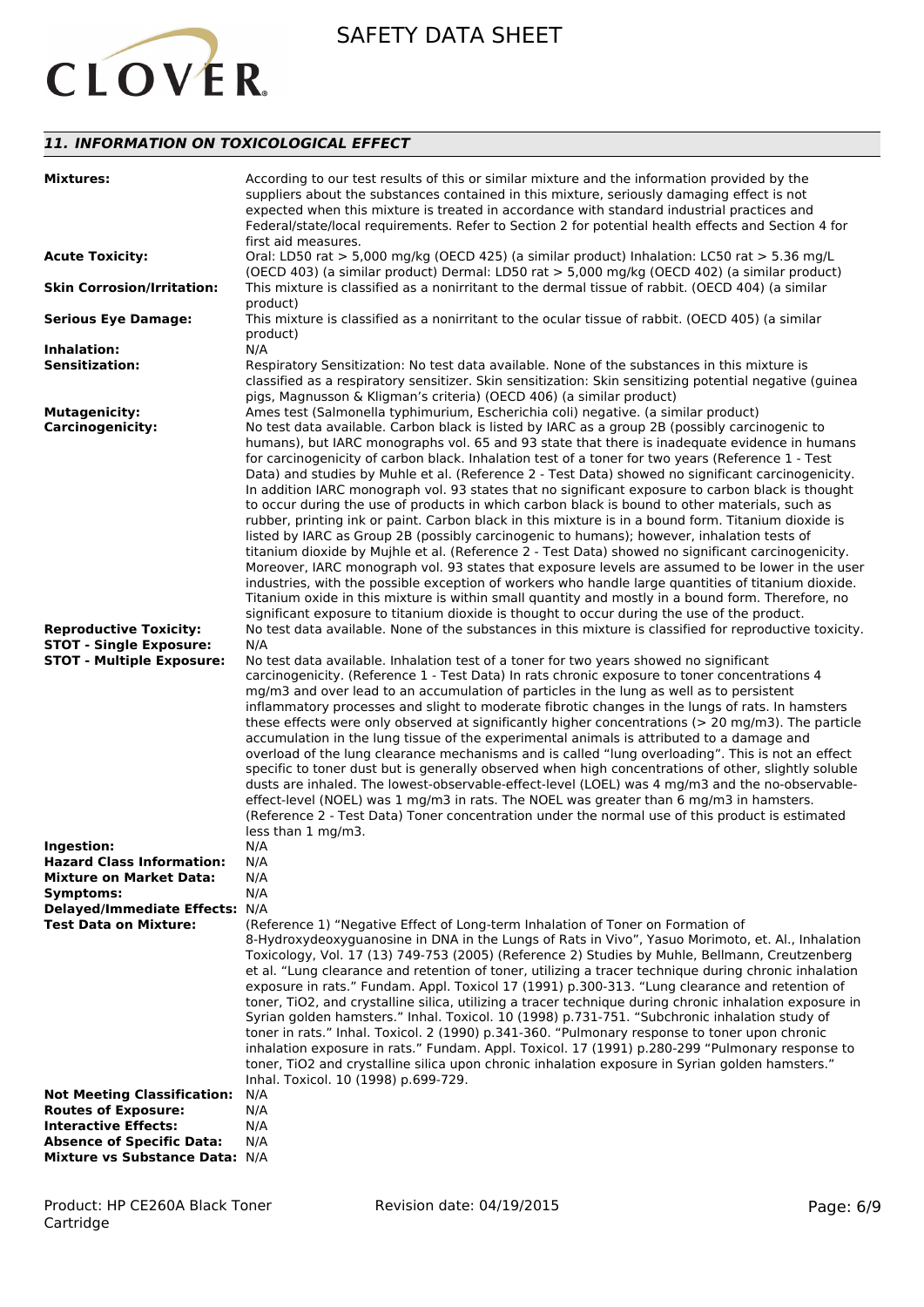

#### *12. ECOLOGICAL INFORMATION*

| 12.1 <b>Eco toxicity:</b>           | According to the information provided by the suppliers about the substances contained in this<br>mixture, this mixture is not expected to be harmful to ecology. |
|-------------------------------------|------------------------------------------------------------------------------------------------------------------------------------------------------------------|
| 12.2 Degradability:                 | N/A                                                                                                                                                              |
| 12.3 Bioaccumulation Potential: N/A |                                                                                                                                                                  |
| 12.4 Mobility in Soil:              | N/A                                                                                                                                                              |
| 12.5 PBT & vPvB Assessment:         | N/A                                                                                                                                                              |
| 12.6 Other Adverse Effects:         | None known.                                                                                                                                                      |

### *13. DISPOSAL CONSIDERATIONS*

#### **Disposal Information:**

 Dispose as a solid waste in accordance with local authority regulations. Empty container retains product residue.

#### **Physical/Chemical Properties that affect Treatment:**

Symbol: This product is not classified as dangerous

Risk Phrases: This product is not classified according to the federal, state and local environmental regulations.

#### **Waste Treatment Information:**

Do not shred toner cartridge, unless dust-explosion prevention measures are taken. Finely dispersed particles may form explosive mixtures in air. Dispose of in compliance with federal, state, and local regulations.

#### **Personal Protection Required:**

N/A

| <b>14. TRANSPORT INFORMATION</b> |                                                                                                                                             |  |
|----------------------------------|---------------------------------------------------------------------------------------------------------------------------------------------|--|
| 14.1 <b>ID Number:</b>           | None. Not a regulated material under the United State DOT, IMDG, ADR, RID, or ICAO/IATA.                                                    |  |
| 14.2 Shipping Name:              | None. Not a regulated material under the United State DOT, IMDG, ADR, RID, or ICAO/IATA.                                                    |  |
| 14.3 Hazard Class:               | None. Not a regulated material under the United State DOT, IMDG, ADR, RID, or ICAO/IATA.                                                    |  |
| 14.4 Packing Group:              | N/A                                                                                                                                         |  |
| 14.5 Environmental Hazards:      | Not a marine pollutant according to the IMDG Code. Not environmentally hazardous according<br>to the UN Model Regulations, ADR, RID or ADN. |  |
| 14.6 User Precautions:           | Do not open or break a container during transportation unless absolutely needed.                                                            |  |
| 14.7 Bulk Transport:             | N/A                                                                                                                                         |  |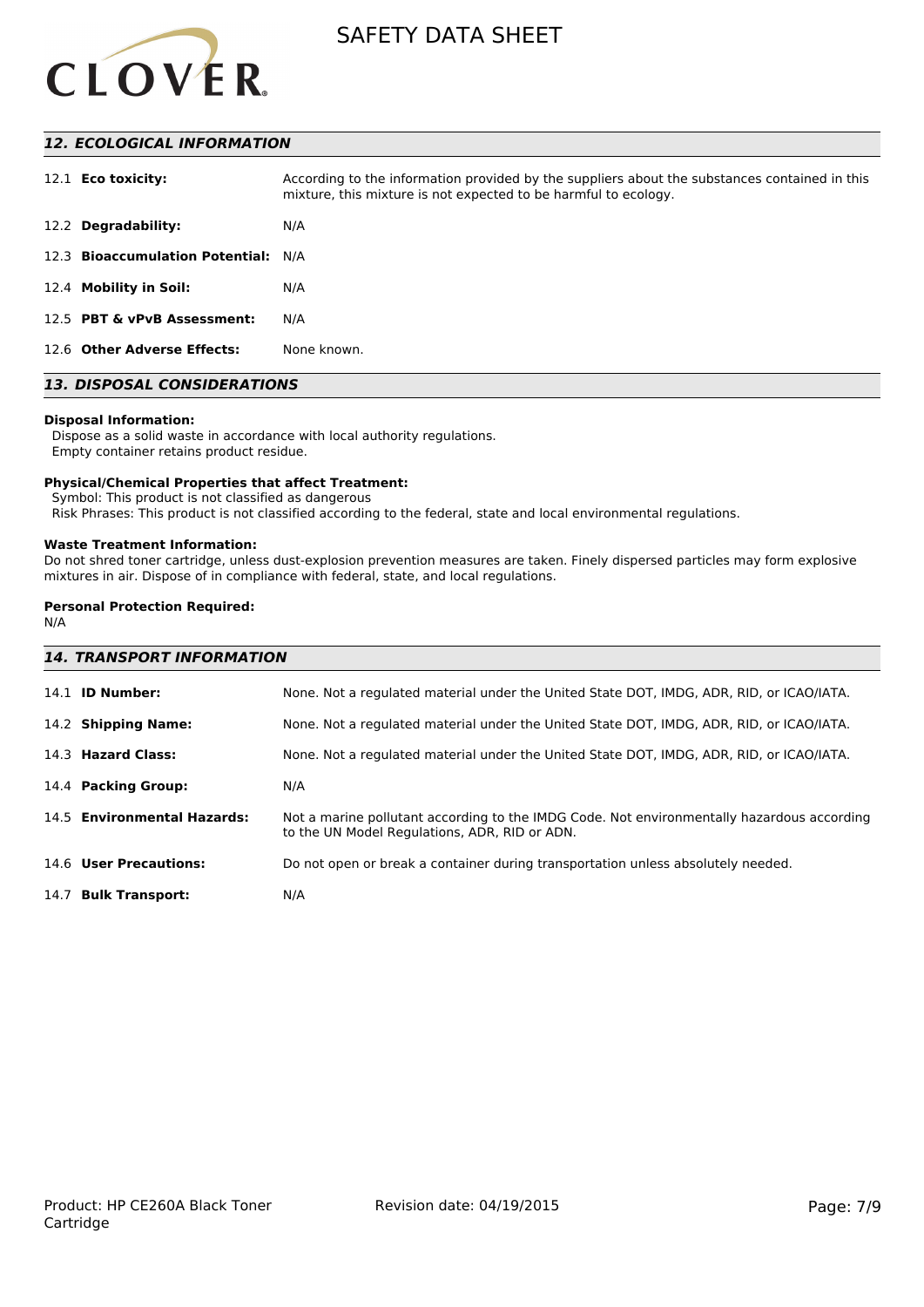

#### *15. REGULATORY INFORMATION*

15.1 **Regulatory Information:** TSCA: All the substances in this mixture are listed or exempted in accordance with TSCA.

**EPA Regulatory Information:** N/A

**CERCLA Reportable Quantity:** Not applicable to this mixture.

#### 15.2 **Superfund Information:**

**Hazard Categories:**

**Immediate:** N/A

**Delayed:** N/A

**Fire:** N/A

**Pressure:** N/A

**Reactivity:** N/A

**Section 302 - Extremely Hazardous:** Not applicable to this mixture.

**Section 311 - Hazardous:** Immediate health hazard: No (All the ingredients of this product are bound within the mixture.) Chronic health hazard: No (All the ingredients of this product are bound within the mixture.) Sudden release of pressure hazard: No Reactive hazard: No

|                                    | 15.3 State Regulations:      | California Proposition 65 (Safe Drinking Water and Toxic Enforcement Act of 1986): This<br>product is in compliance with the regulation as all ingredients are bound within the<br>mixture.   |  |
|------------------------------------|------------------------------|-----------------------------------------------------------------------------------------------------------------------------------------------------------------------------------------------|--|
| 15.4 Other Regulatory Information: |                              | This mixture complies with the requirements of the RoHS Directive 2011/65/EU and its<br>amendment directives. Please refer to any other Federal/state/local measures that may be<br>relevant. |  |
|                                    | <b>16. OTHER INFORMATION</b> |                                                                                                                                                                                               |  |
|                                    | <b>General Comments:</b>     | This information is based on our current knowledge. It should not therefore be construed as                                                                                                   |  |

guaranteeing specific properties of the products as described or their suitability for a particular

application

**Creation Date of this SDS:** 05/19/2015